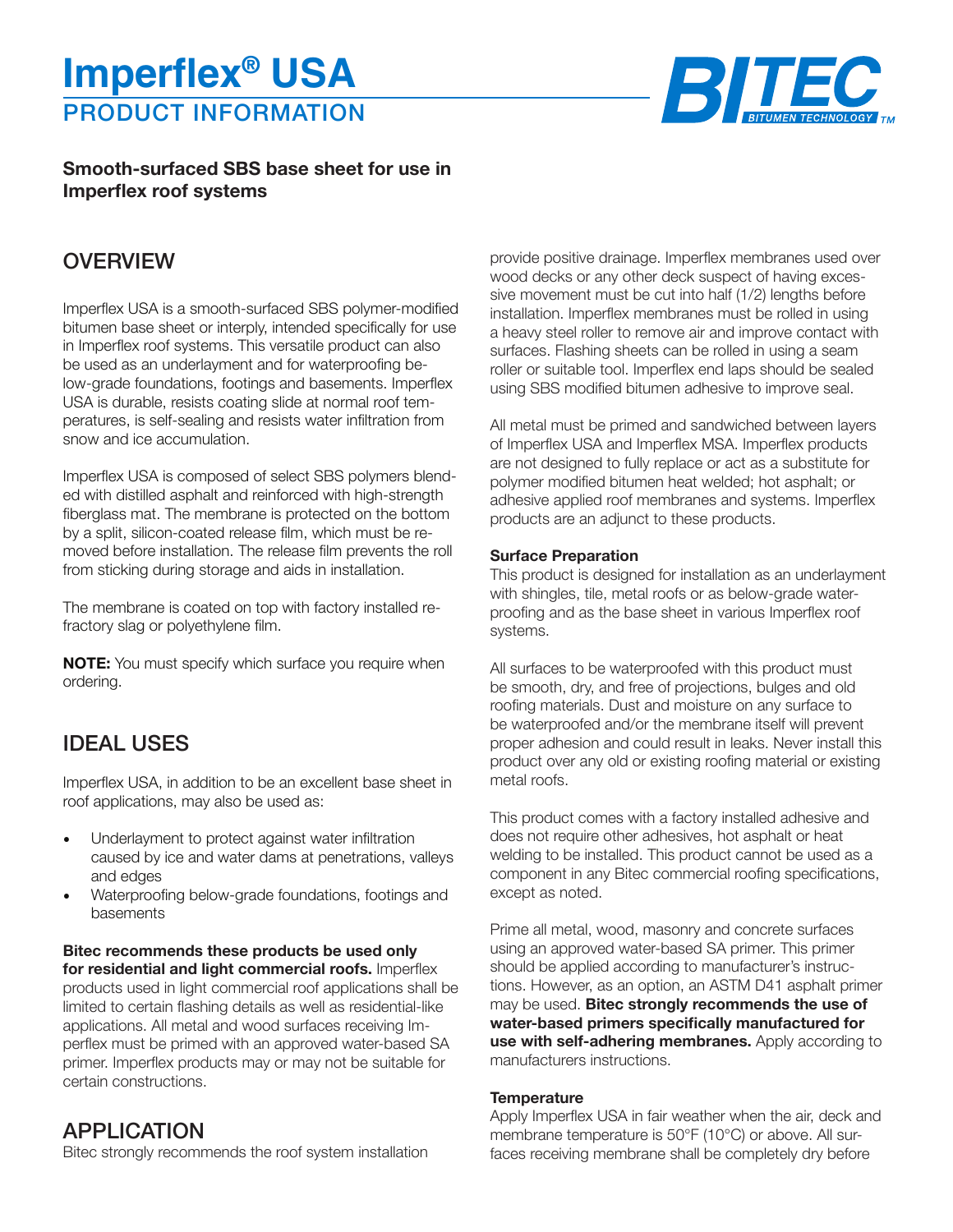# PRODUCT INFORMATION **Imperflex® USA**



product installation.

#### **Base Sheet Application**

For the various base sheet applications, refer to the Imperflex MSA Technical Bulletin.

#### **Underlayment Application**

Apply Imperflex USA in shingle fashion a minimum of 24" above the exterior wall of the building or as required by code. Peel back half sheet of release film. Align the membrane at the lower edge of the roof and adhere the exposed membrane area to the prepared surface. Continue to peel both halves of release film in a manner that will allow smooth and even application of the membrane.

Roll in the membrane using a heavy roller to remove any trapped air. For ice dam protection, apply Imperflex USA to extend above the uppermost expected level of ice dams. End laps should be 6" minimum. Side laps should be 3" minimum.

#### **Valley and Ridge**

Remove release film. Center roll over area to be waterproofed. Start at low point and work upward. Press and work membrane outward from center of application area. Side laps should be 3" minimum. End laps should be 6" minimum.

#### **Slope Limitations**

Good roofing practice requires all modified bitumen roof systems to result in positive drainage. In all cases, a minimum roof slope of ½" in 12 will be required. Sufficient drainage, for this purpose, is defined as complete and immediate removal of water from the roof surface resulting in no areas of standing water or ponds.

Bitec strongly recommends this minimum slope guideline be adhered to, especially as it pertains to the installation of Imperflex products. The determination of slope and the design of any roof system, as well as the selection of the roof system components, which includes the deck and can include existing roof components, is the sole responsibility of the contractor(s), owner(s) and/or owners' representative(s), and building code official(s).

Bitec will not determine the suitability of Imperflex for use on any construction or that the construction possesses an effective slope prior to product installation.

Imperflex products are manufactured to effectively provide a watertight roof membrane system if installed properly and in accordance to published Bitec standards and industry good roofing practice and on any construction that will accommodate its use.

# PRECAUTIONS

- Bitec assumes no responsibility for any loss arising from misuse and/or misapplication of these products
- Imperflex USA shall never be left permanently exposed to the sun and for longer than 60 days
- Imperflex USA is a vapor barrier; proper ventilation must be maintained in moist climates to prevent interior condensation and to minimize ice dams
- Do not install this product on mobile homes, prefabricated structures or where the roof deck, attic space, or areas under roof deck lack adequate ventilation
- Do not install this product directly to any type of roof insulation
- Improper use of and/or improper installation of Imperflex products will void your warranty
- Imperflex products should not be used in any interior space due to their asphaltic odor
- Imperflex products can be slippery when wet or covered with frost and/or ice
- Keep Imperflex products and all roofing components away from children and animals
- Other conditions may apply to the use and installation of Imperflex products

**NOTE:** Please refer to our publication "Roofing Material Specifications and Details" for information not covered in this document.

Please call 800-535-8597 for a copy or to inquire about conditions not covered.